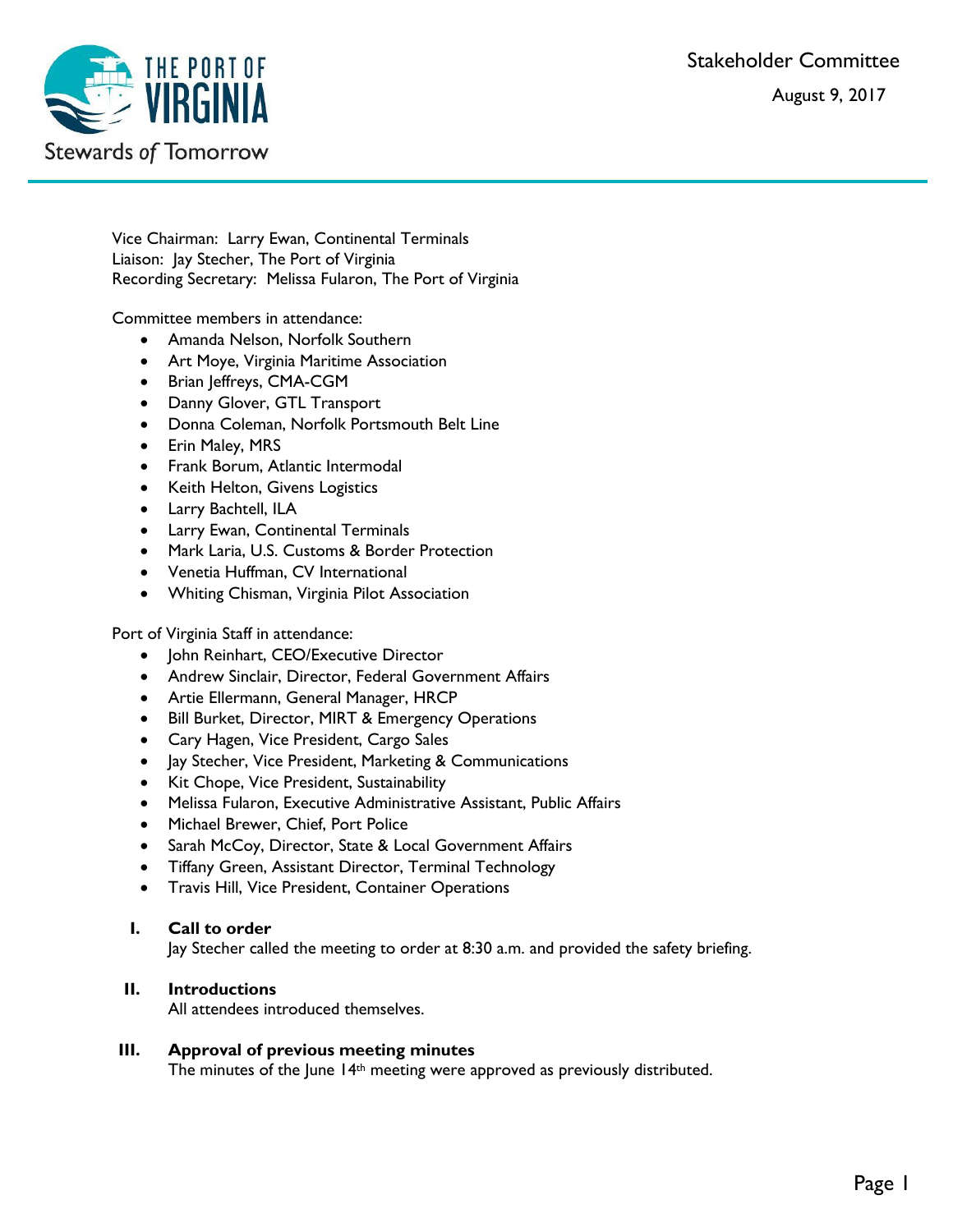## **IV. Opening Remarks from Vice Chairman**

Vice Chairman, Larry Ewan, led the meeting in Roger Giesinger's absence. Mr. Ewan urged to the committee members to think about lessons learned over the past year and ways in which the committee has given valuable feedback and input to the port. This topic will be addressed at a future meeting.

### **V. Port of Virginia Updates**

## **a) Commercial:**

Cary Hagen, Vice President, Cargo Sales: Cary provided an overview of overall volumes for the fiscal year – see attached presentation. Total TEU numbers are up: export load TEU's up 6.8 percent and import load TEU's up 10.8 percent. During the first half of the year, the port experienced growth in the rail market. More recently, the port has seen growth in the trucking side of the business as well. Breakbulk tonnage numbers are down but revenue is up. While the port is not handling much of the heavier equipment on the breakbulk side, we are handling cargo that produces more revenue. Volumes at the Virginia Inland Port are down due to the loss of Mercury Paper who is now sourcing pulp domestically. In addition, vessel calls are also down. This, of course, is due to the larger vessels now calling the port. Vehicle units are down which is reflective of the Fiat Chrysler business we received last year as overflow from Baltimore which we no longer handle. Our vehicle units are actually up year over year due to the Nissan business we have been handling.

Cary also provided additional updates on other Port of Virginia business opportunities. The International Coffee Exchange (ICE) volumes continue to grow. The port has also serviced three steal vessels this year. This is steal that is going out to projects within the Commonwealth. Additionally, the port will be submitting an application through the London Metals Exchange (LME) to serve as an exchange port. If the port receives authorization, traded material can then flow across our docks. We would then encourage our warehouse partners to pursue warehouse certification to increase the amount of business moving under exchange port status.

The Sales Team has attended several conferences and participated in several carrier visits over the past few months to include the Columbus Logistics Conference, the AgTC Conference and visits to Asia. The Port of Virginia was very well received at all events.

As of August 1<sup>st</sup>, Norfolk Southern has commenced a Harrisburg Rail service. We hope to see some movement soon as this would be new business for the port.

On August 28<sup>th</sup>, the port will be receiving the CMA CGM Theodore Roosevelt which is a 14,414 TEU vessel.

#### **b) Operations:**

Artie Ellermann, General Manager, HRCP: The chassis pool is running at 80 percent utilization with 6 percent out of service. HRCP will be adding 200 specialized chassis to the fleet in October. We continue to create efficiencies on the ground. Currently, 20 percent of chassis are in a wheeled status and we are looking to reduce that by another 5 percent which would create another 100 assets available. Going into peak season we could have another 1000 chassis available to handle the surge in volumes that may arise.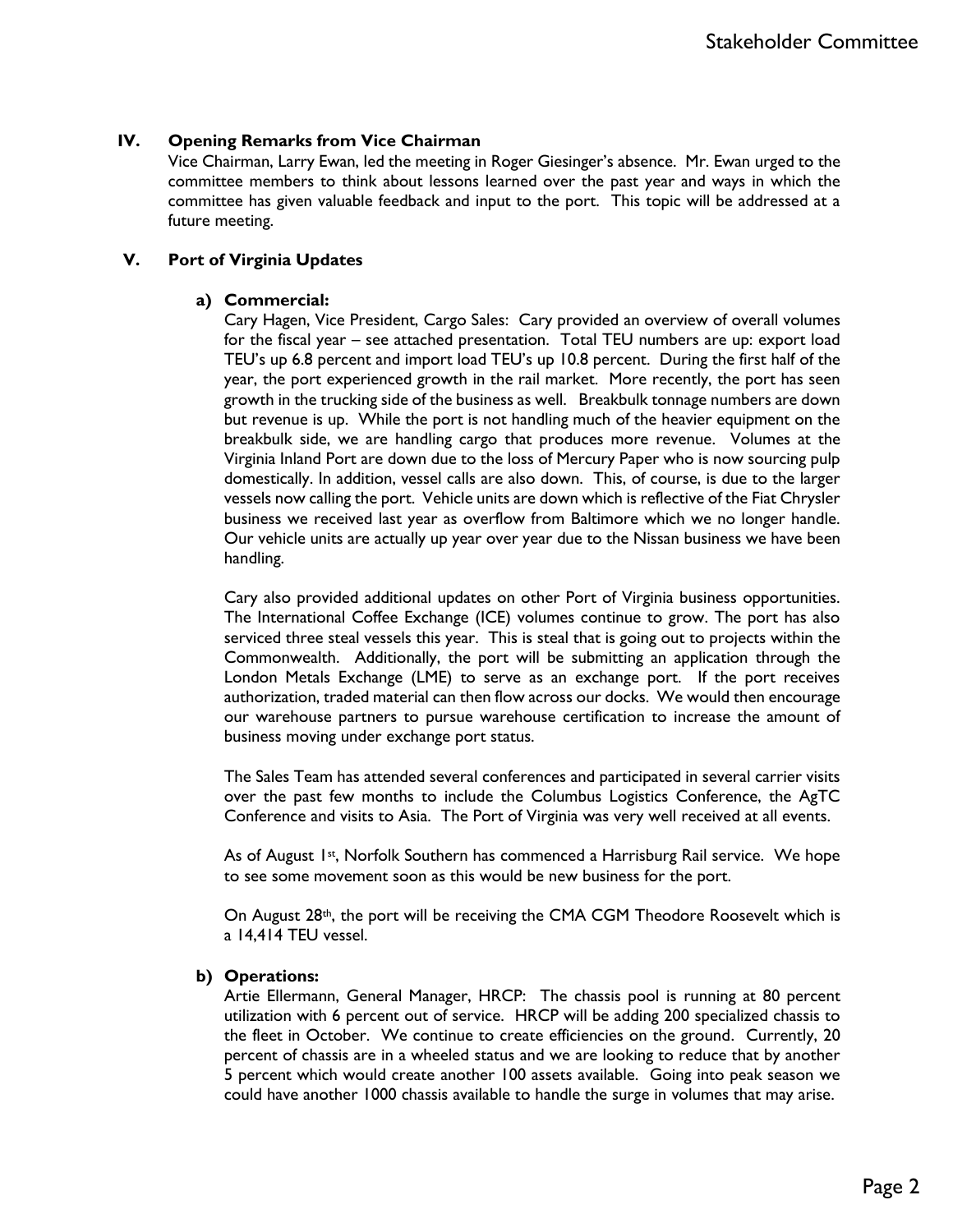An off dock reefer service area will be established adjacent to the PPCY. The intent is to take empty returns off of gate traffic as we move through construction at NIT and PMT. This will be a full reefer service area with only empties being returned. The hours will mirror the current hours at the PPCY. We will target the carriers who have the largest daily returns to take that traffic off of the gates.

Travis Hill, Vice President, Container Operations:The gate hours at VIG have been extended by one hour on Saturdays (0600 opening). The motor carriers are responding well to this earlier opening time.

#### **c) PRO-PASS Update / NIT/VIG Projects:**

Tiffany Green, Assistant Director, Terminal Technology: Tiffany provided an update of the new traffic pattern at the NIT North Gate, an update on Pro-Pass, and an overview of the construction at VIG – see attached presentation.

The Port of Virginia's Information Technology division will be hosting two trainings for motor carriers in the coming months regarding cyber security. One training will be held at the World Trade Center and another will be held at the Financial Services Center. If any other stakeholders are interested in this training, please inform Tiffany.

## **d) MIRT and Port Police Updates:**

Bill Burket, Director, MIRT/Emergency Operations:The port has been working with the Coast Guard's cyber security subcommittee and the Governor's office on a maritime focused cyber exercise. In addition, the Coast Guard will be holding their second annual Cyber Symposium at the HRPDC building on September 19th. Melissa will forward a flyer to all committee members regarding the event.

- **e)** Mike Brewer, Chief of Police: The port is very interested in keeping up with cyber security. There has been a lot in the media recently about the carbon monoxide poisoning in police Ford Explorers. All of these vehicles owned by the port police have been tested and cleared by the Norfolk Fire Department.
- **f)** John Reinhart, Executive Director & CEO: The Southern Association of Transportation Authorities will be in town over the weekend at The Main and the Norfolk Marriott. The Governor will be speaking on Monday.

In terms of July results, volumes are up eight percent year over year. Truck volumes are up 13 percent year over year.

Cathie Vick is serving on VEDP's strategic plan committee and Mr. Reinhart serves on the VEDP board. The group is working very aggressively with VEDP leadership to work on a strategy to enhance growth and business in Virginia. The port in partnership with the VMA is also working to add a maritime related focus to this plan.

# **VI. Virginia Maritime Association Update**

Art Moye, Executive Vice President: The VMA is working on a five year strategic plan which will be presented to their board next month for approval. A major part of the strategic plan will focus on promotion of the VMA Chapters.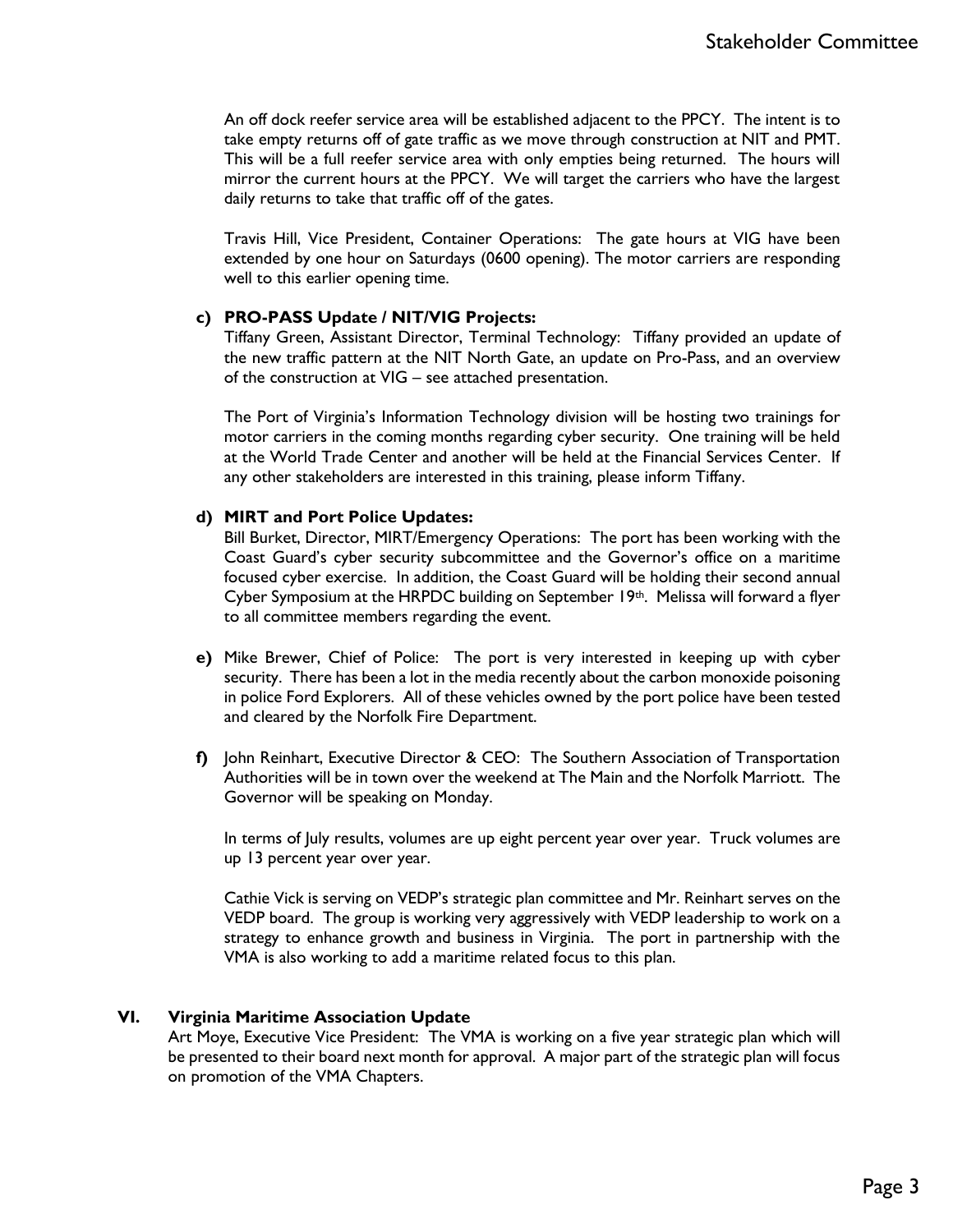The VMA has begun preparing for the upcoming General Assembly session by engaging with legislators and keeping them up to speed on maritime issues. The main focus this session will be the need for dredging as this issue is extremely important to the future of our port. Mr. Reinhart reiterated the importance of Mr. Moye's comments. Mr. Reinhart informed the committee that Secretary Layne would be pulling a meeting together of key legislators to discuss the importance and timeliness of the dredging issues. In addition, leadership from the port will be meeting with the Army Corps of Engineers on August  $24th$  and  $25th$  to discuss a path moving forward.

Art Moye is also involved in VEDP's strategic planning process. VEDP is partnering with other economic development groups around the state to produce a comprehensive plan and roadmap to attract business in Virginia.

The port and industry stakeholders have done a great job accommodating the ultra large container vessels.

#### **VII. Other Industry Updates**

Whiting Chisman, Virginia Pilot Association: In regards to the ultra large container vessels, issues have been very minimal.

Mark Laria, Customs & Border Protection: In terms of recruiting for veterans, a few have come on board and we anticipate things will ramp up over the next few months. These positions are positions that are being backfilled. There has been no real increase or new positions. On the legislative front, there is a Homeland Security bill in the House that calls for 5000 additional CBP officers. This number would put every port in the United States whole. CBP does not have an official budget for October as of yet.

Amanda Nelson, Norfolk Southern: Norfolk Southern is gearing up for peak season and continuing to focus on providing a good level of service during a strong peak season.

Larry Bachtell, ILA: Continuing to handle the larger vessels and working to ensure we have enough labor assigned especially going into peak season. Mr. Bachtell has spent more time at PMT to gain a better knowledge of the technology being used at that facility. Mr. Ewan commended Mr. Bachtell for the hard work put in by the ILA.

**VIII. Industry Segment:** Givens Logistics – Keith Helton, Executive Vice President: Mr. Helton provided a presentation on the history and background of Givens Logistics (see attached presentation).

#### **IX. Old Business**

**a)** Lessons learned regarding operational impacts from recent arrivals of ultra large container vessels.

It appears from all sectors of the industry, operational impacts have been minimal and all parties have worked well together to resolve any issues that have arisen.

- **X.** Future Initiatives/Open Agenda Items
	- **a)** Feedback from the committee regarding the use of the NIT North Gate and Pro Pass Larry Ewan

In the interest of time, Mr. Ewan requested the committee revisit this issue at the next meeting.